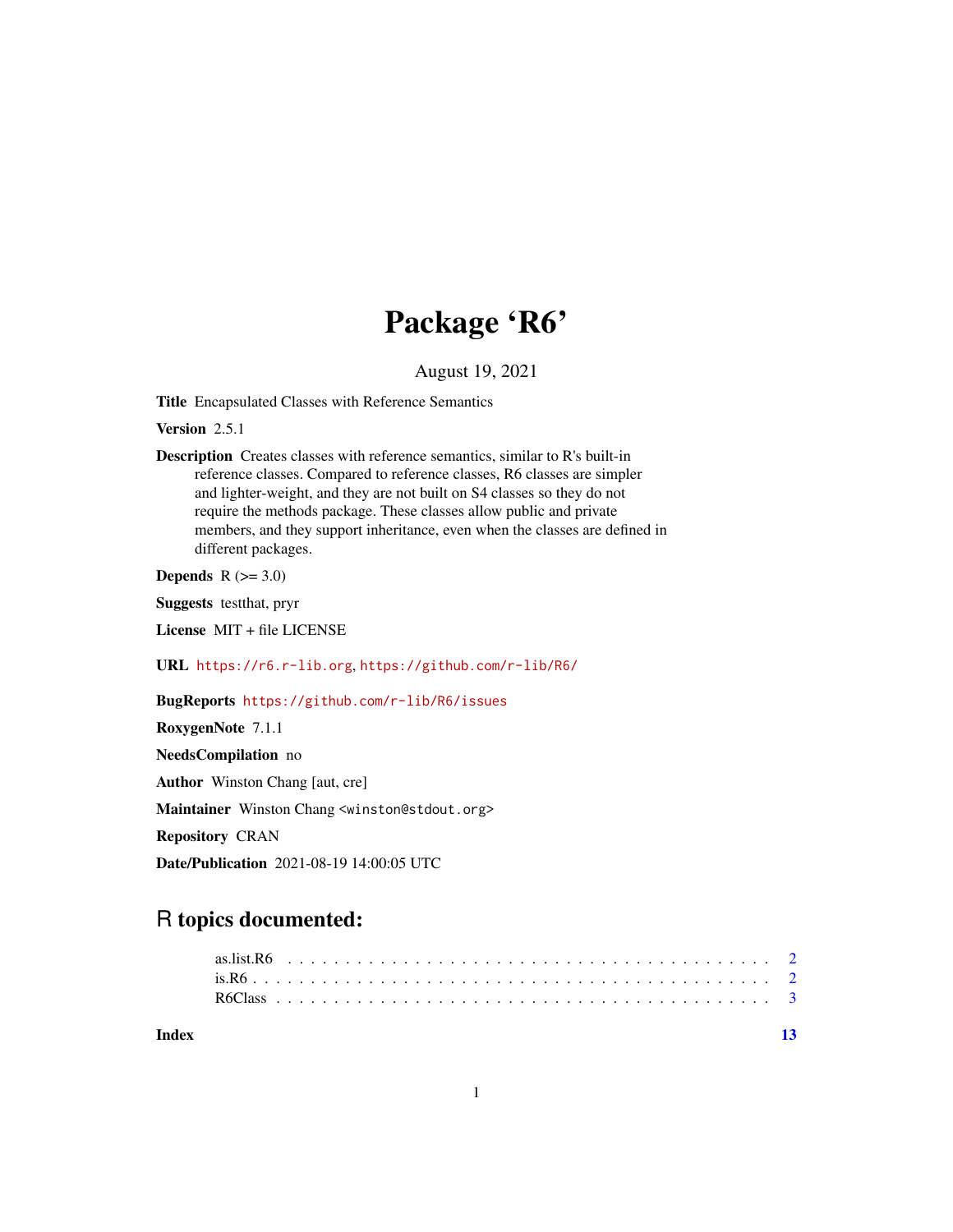<span id="page-1-0"></span>

#### Description

This returns a list of public members from the object. It simply calls as. list.environment.

#### Usage

## S3 method for class 'R6'  $as.list(x, ...)$ 

#### Arguments

|                         | An R6 object.                           |
|-------------------------|-----------------------------------------|
| $\cdot$ $\cdot$ $\cdot$ | Other arguments, which will be ignored. |

Is an object an R6 Class Generator or Object?

#### Description

Checks for R6 class generators and R6 objects.

#### Usage

is.R6(x)

is.R6Class(x)

#### Arguments

x An object.

#### Value

A logical value.

- is.R6Class returns TRUE when the input is an R6 class generator and FALSE otherwise.
- is.R6 returns TRUE when the input is an R6 object and FALSE otherwise.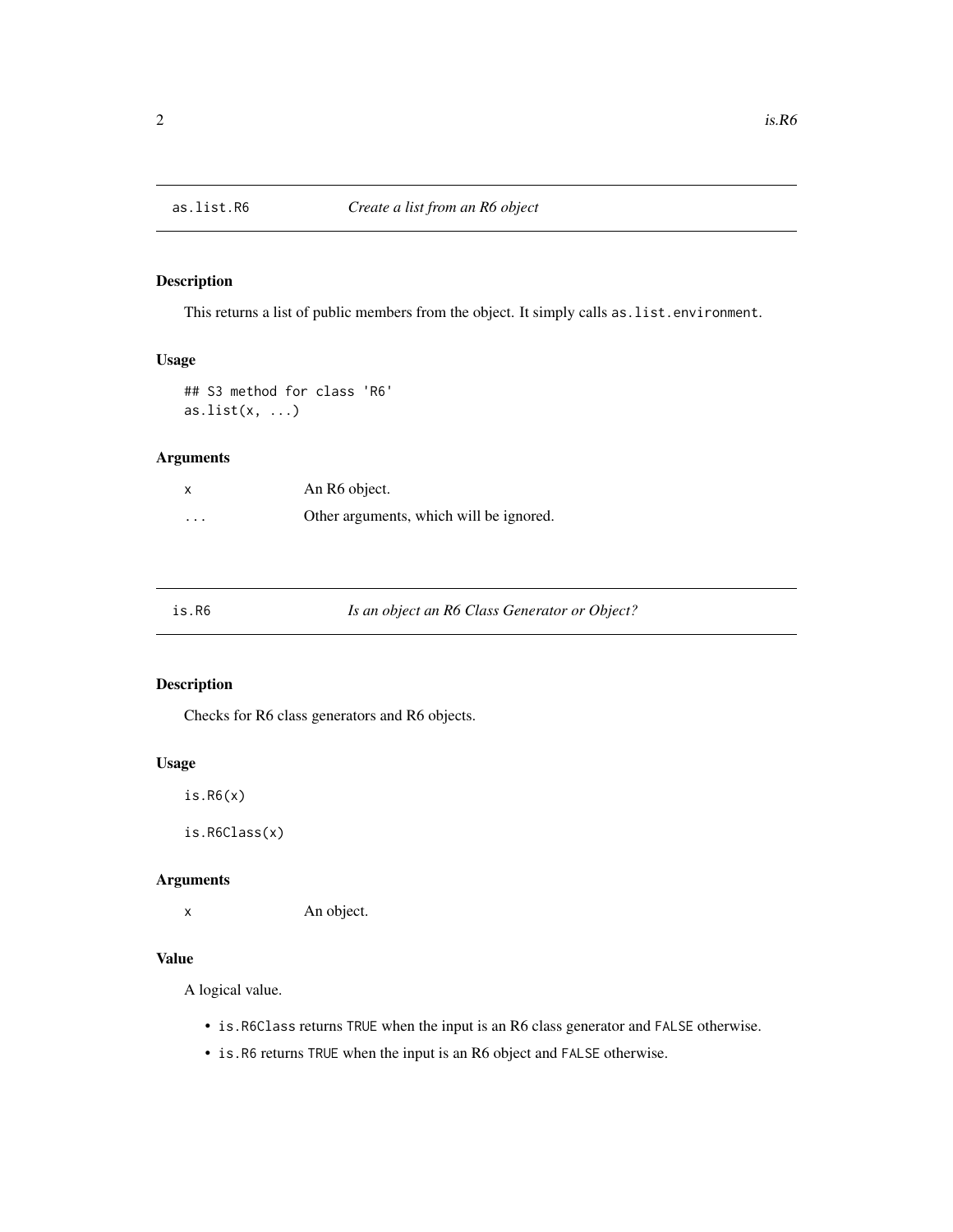#### <span id="page-2-0"></span>Examples

```
class_generator <- R6Class()
object <- class_generator$new()
is.R6Class(class_generator)
is.R6(class_generator)
is.R6Class(object)
is.R6(object)
```
R6Class *Create an R6 reference object generator*

#### Description

R6 objects are essentially environments, structured in a way that makes them look like an object in a more typical object-oriented language than R. They support public and private members, as well as inheritance across different packages.

#### Usage

```
R6Class(
  classname = NULL,
  public = list(),private = NULL,
  active = NULL,inherit = NULL,lock_objects = TRUE,
  class = TRUE,
  portable = TRUE,
  lock_class = FALSE,
  cloneable = TRUE,
  parent_env = parent.frame(),
  lock
)
```
#### Arguments

| classname | Name of the class. The class name is useful primarily for S3 method dispatch.                                                                                                                      |
|-----------|----------------------------------------------------------------------------------------------------------------------------------------------------------------------------------------------------|
| public    | A list of public members, which can be functions (methods) and non-functions<br>(fields).                                                                                                          |
| private   | An optional list of private members, which can be functions and non-functions.                                                                                                                     |
| active    | An optional list of active binding functions.                                                                                                                                                      |
| inherit   | A R6ClassGenerator object to inherit from; in other words, a superclass. This is<br>captured as an unevaluated expression which is evaluated in parent_env each<br>time an object is instantiated. |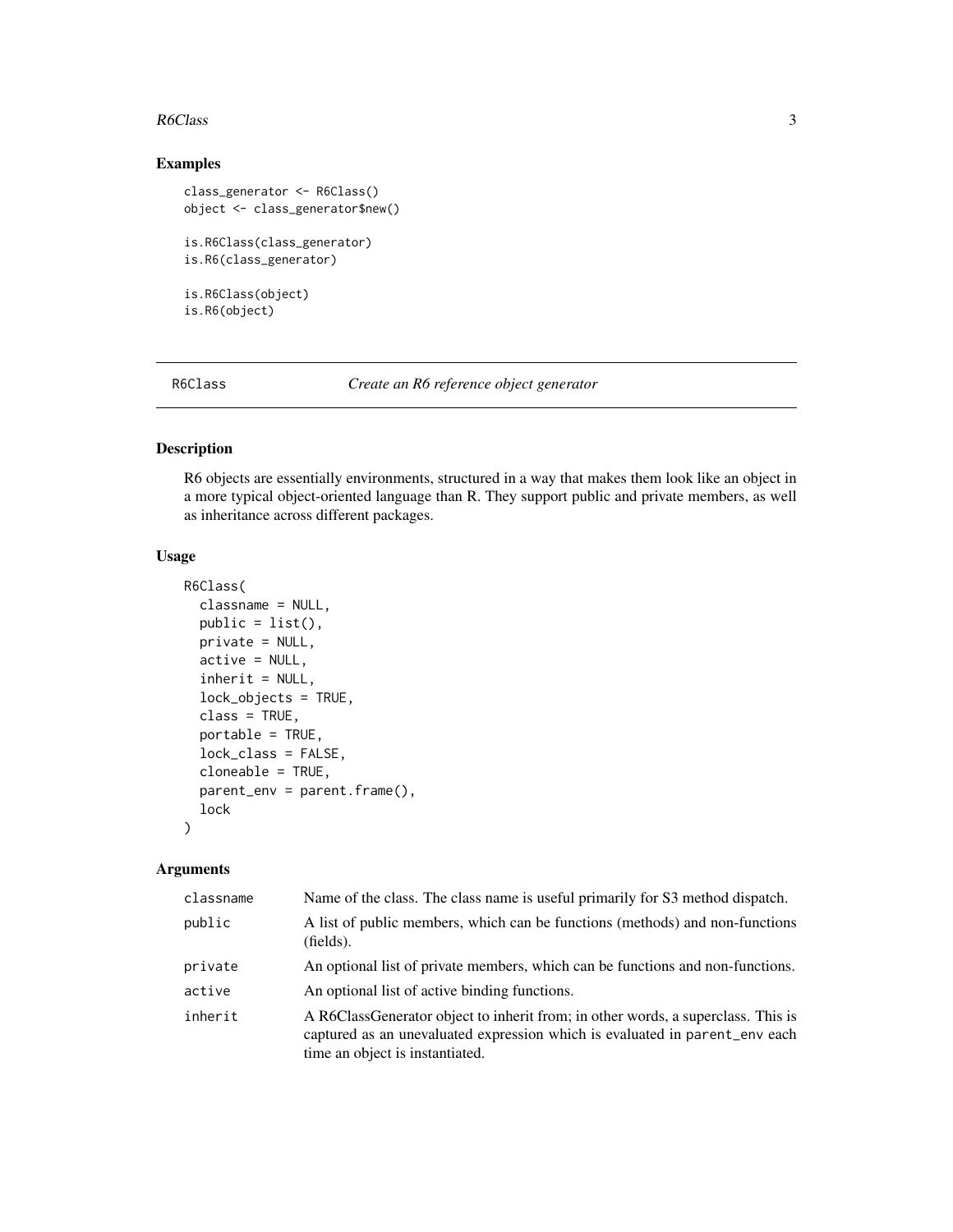<span id="page-3-0"></span>

| lock_objects | Should the environments of the generated objects be locked? If locked, new<br>members can't be added to the objects.                                                                                                                                                                         |
|--------------|----------------------------------------------------------------------------------------------------------------------------------------------------------------------------------------------------------------------------------------------------------------------------------------------|
| class        | Should a class attribute be added to the object? Default is TRUE. If FALSE, the<br>objects will simply look like environments, which is what they are.                                                                                                                                       |
| portable     | If TRUE (the default), this class will work with inheritance across different pack-<br>ages. Note that when this is enabled, fields and members must be accessed with<br>self\$x or private\$x; they can't be accessed with just x.                                                          |
| lock_class   | If TRUE, it won't be possible to add more members to the generator object with<br>\$set. If FALSE (the default), then it will be possible to add more members with<br>\$set. The methods \$is_locked, \$lock, and \$unlock can be used to query and<br>change the locked state of the class. |
| cloneable    | If TRUE (the default), the generated objects will have method named \$clone,<br>which makes a copy of the object.                                                                                                                                                                            |
| parent_env   | An environment to use as the parent of newly-created objects.                                                                                                                                                                                                                                |
| lock         | Deprecated as of version 2.1; use lock_class instead.                                                                                                                                                                                                                                        |

#### Details

An R6 object consists of a public environment, and may also contain a private environment, as well as environments for superclasses. In one sense, the object and the public environment are the same; a reference to the object is identical to a reference to the public environment. But in another sense, the object also consists of the fields, methods, private environment and so on.

The active argument is a list of active binding functions. These functions take one argument. They look like regular variables, but when accessed, a function is called with an optional argument. For example, if obj\$x2 is an active binding, then when accessed as obj\$x2, it calls the  $x2()$  function that was in the active list, with no arguments. However, if a value is assigned to it, as in  $obj$ \$x2 <-50, then the function is called with the right-side value as its argument, as in  $x2(50)$ . See [makeActiveBinding](#page-0-0) for more information.

If the public or private lists contain any items that have reference semantics (for example, an environment), those items will be shared across all instances of the class. To avoid this, add an entry for that item with a NULL initial value, and then in the initialize method, instantiate the object and assign it.

#### The print method

R6 object generators and R6 objects have a default print method to show them on the screen: they simply list the members and parameters (e.g. lock\_objects, portable, etc., see above) of the object.

The default print method of R6 objects can be redefined, by supplying a public print method. (print members that are not functions are ignored.) This method is automatically called whenever the object is printed, e.g. when the object's name is typed at the command prompt, or when print(obj) is called. It can also be called directly via obj\$print(). All extra arguments from a print(obj,...) call are passed on to the obj\$print(...) method.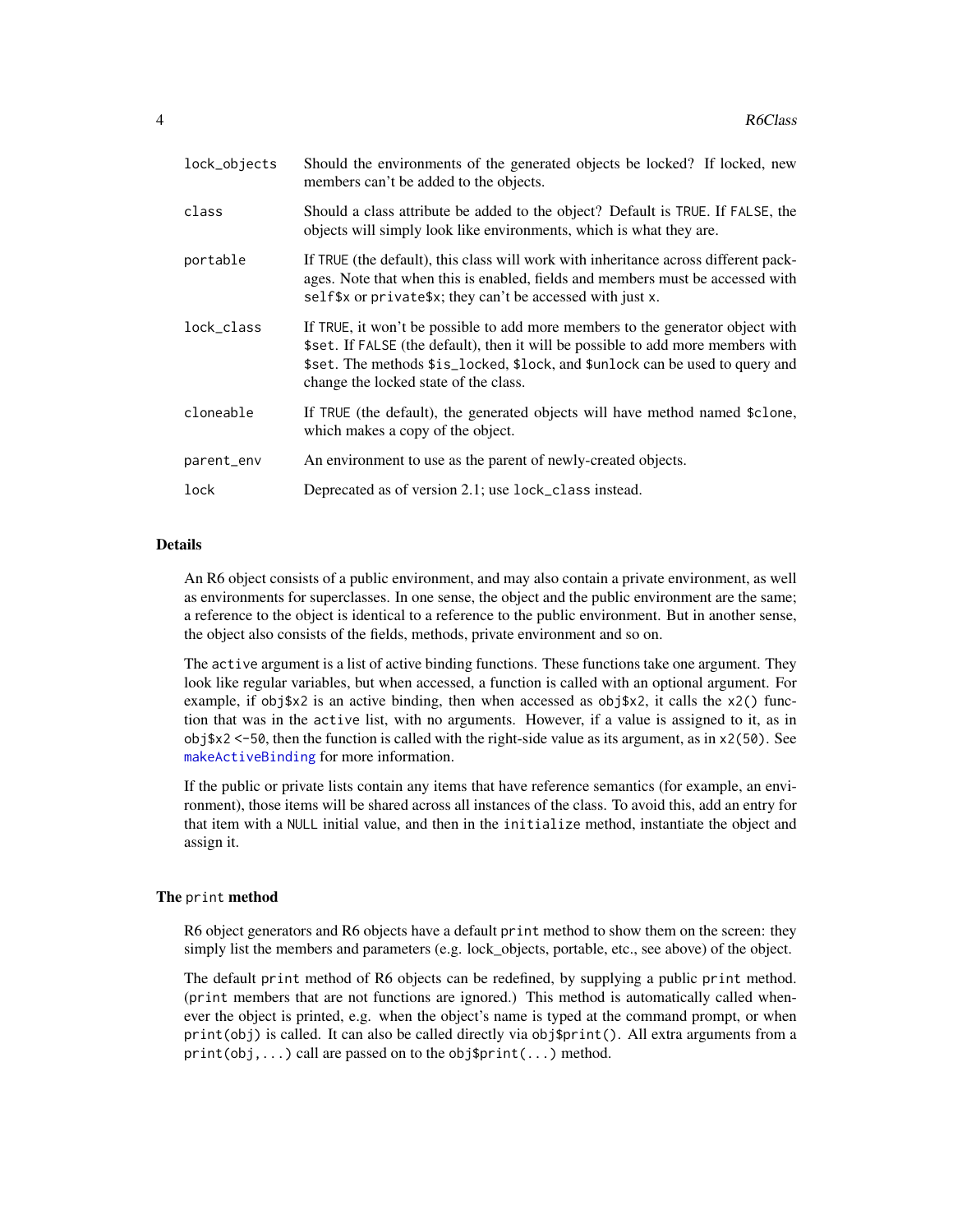#### Portable and non-portable classes

When R6 classes are portable (the default), they can be inherited across packages without complication. However, when in portable mode, members must be accessed with self and private, as in self\$x and private\$y.

When used in non-portable mode, R6 classes behave more like reference classes: inheritance across packages will not work well, and self and private are not necessary for accessing fields.

#### Cloning objects

R6 objects have a method named clone by default. To disable this, use cloneable=FALSE. Having the clone method present will slightly increase the memory footprint of R6 objects, but since the method will be shared across all R6 objects, the memory use will be negligible.

By default, calling x\$clone() on an R6 object will result in a shallow clone. That is, if any fields have reference semantics (environments, R6, or reference class objects), they will not be copied; instead, the clone object will have a field that simply refers to the same object.

To make a deep copy, you can use x\$clone(deep=TRUE). With this option, any fields that are R6 objects will also be cloned; however, environments and reference class objects will not be.

If you want different deep copying behavior, you can supply your own private method called deep\_clone. This method will be called for each field in the object, with two arguments: name, which is the name of the field, and value, which is the value. Whatever the method returns will be used as the value for the field in the new clone object. You can write a deep\_clone method that makes copies of specific fields, whether they are environments, R6 objects, or reference class objects.

#### S3 details

Normally the public environment will have two classes: the one supplied in the classname argument, and "R6". It is possible to get the public environment with no classes, by using class=FALSE. This will result in faster access speeds by avoiding class-based dispatch of \$. The benefit is negligible in most cases.

If a class is a subclass of another, the object will have as its classes the classname, the superclass's classname, and "R6"

The primary difference in behavior when class=FALSE is that, without a class attribute, it won't be possible to use S3 methods with the objects. So, for example, pretty printing (with print.R6Class) won't be used.

#### Examples

```
# A queue ---------------------------------------------------------
Queue <- R6Class("Queue",
 public = list(
   initialize = function(...) {
     for (item in list(...)) {
       self$add(item)
     }
   },
   add = function(x) {
```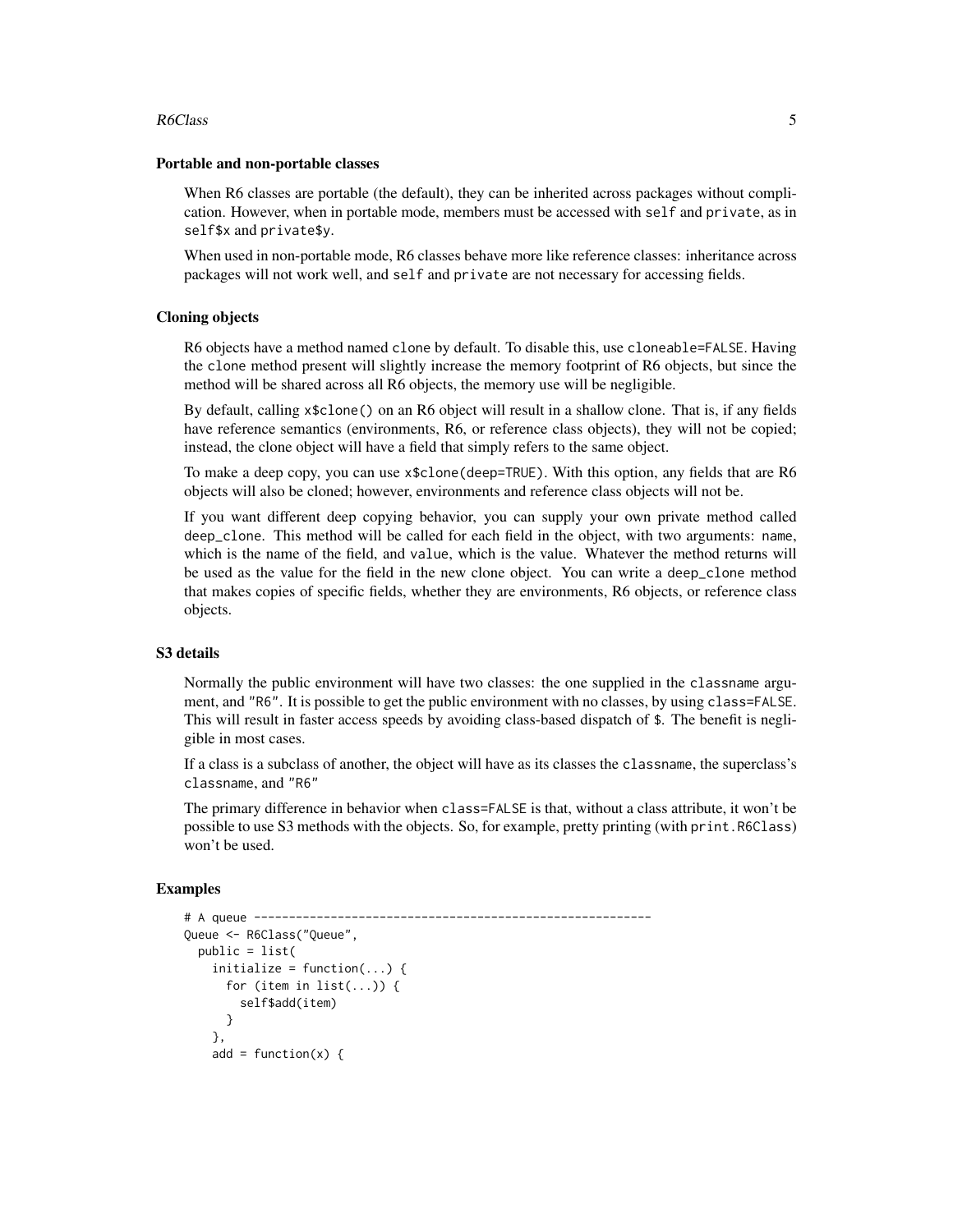```
private$queue <- c(private$queue, list(x))
      invisible(self)
    },
    remove = function() {
      if (private$length() == 0) return(NULL)
      # Can use private$queue for explicit access
      head <- private$queue[[1]]
      private$queue <- private$queue[-1]
      head
    }
  ),
  private = list(
    queue = list(),
    length = function() base::length(private$queue)
  )
\mathcal{L}q <- Queue$new(5, 6, "foo")
# Add and remove items
q$add("something")
q$add("another thing")
q$add(17)
q$remove()
#> [1] 5
q$remove()
#> [1] 6
# Private members can't be accessed directly
q$queue
#> NULL
# q$length()
#> Error: attempt to apply non-function
# add() returns self, so it can be chained
q$add(10)$add(11)$add(12)
# remove() returns the value removed, so it's not chainable
q$remove()
#> [1] "foo"
q$remove()
#> [1] "something"
q$remove()
#> [1] "another thing"
q$remove()
#> [1] 17
# Active bindings -------------------------------------------------
Numbers <- R6Class("Numbers",
  public = list(
    x = 100),
```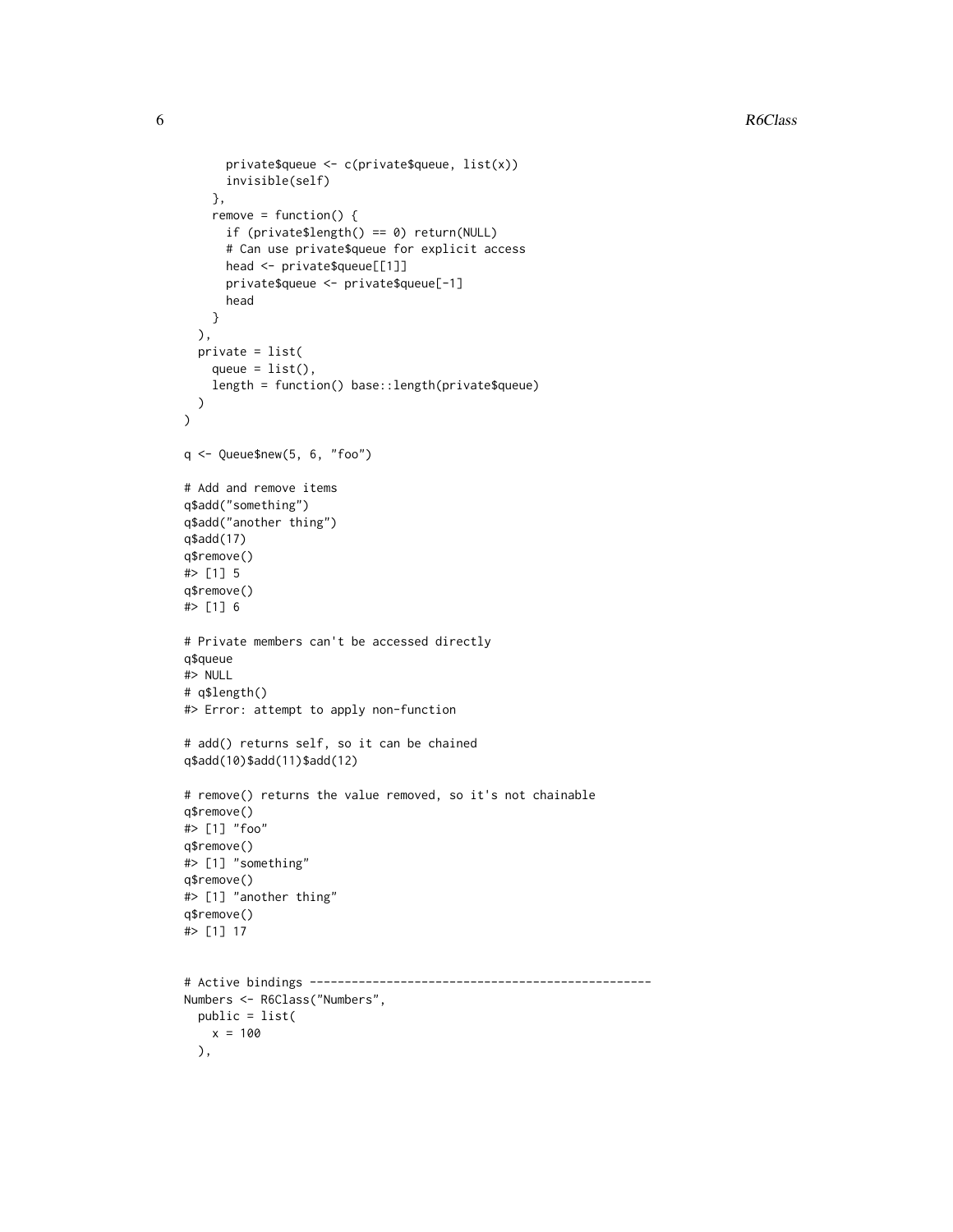```
active = list(
    x2 = function(value) {
      if (missing(value)) return(self$x * 2)
      else self$x <- value/2
    },
    rand = function() rnorm(1)
  )
\mathcal{L}n <- Numbers$new()
n$x
#> [1] 100
n$x2
#> [1] 200
n$x2 <- 1000
n$x
#> [1] 500
# If the function takes no arguments, it's not possible to use it with <-:
n$rand
#> [1] 0.2648
n$rand
#> [1] 2.171
# n$rand <- 3
#> Error: unused argument (quote(3))
# Inheritance -----------------------------------------------------
# Note that this isn't very efficient - it's just for illustrating inheritance.
HistoryQueue <- R6Class("HistoryQueue",
  inherit = Queue,
  public = list(
    show = function() {
      cat("Next item is at index", private$head_idx + 1, "\n")
      for (i in seq_along(private$queue)) {
        cat(i, ": ", private$queue[[i]], "\\n", sep = "")}
    },
    remove = function() {
      if (private$length() - private$head_idx == 0) return(NULL)
      private$head_idx <<- private$head_idx + 1
      private$queue[[private$head_idx]]
    }
  ),
  private = list(
    head_idx = 0\lambda\lambdahq <- HistoryQueue$new(5, 6, "foo")
hq$show()
#> Next item is at index 1
#> 1: 5
```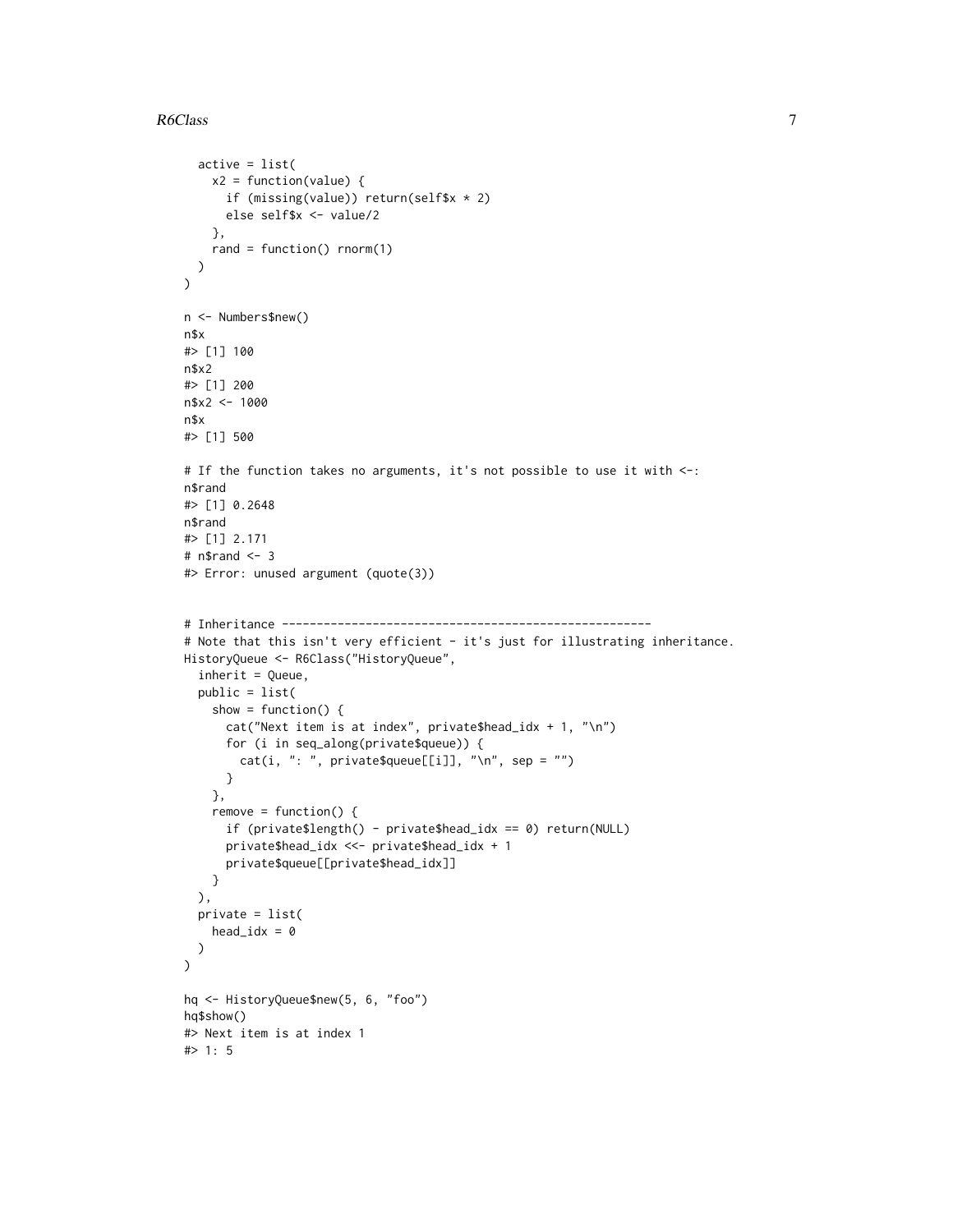```
#> 2: 6
#> 3: foo
hq$remove()
#> [1] 5
hq$show()
#> Next item is at index 2
#> 1: 5
#> 2: 6
#> 3: foo
hq$remove()
#> [1] 6
# Calling superclass methods with super$ --------------------------
CountingQueue <- R6Class("CountingQueue",
  inherit = Queue,
  public = list(
   add = function(x) {
     private$total <<- private$total + 1
     super$add(x)
   },
   get_total = function() private$total
  ),
  private = list(
   total = 0)
\lambdacq <- CountingQueue$new("x", "y")
cq$get_total()
#> [1] 2
cq$add("z")
cq$remove()
#> [1] "x"
cq$remove()
#> [1] "y"
cq$get_total()
#> [1] 3
# Non-portable classes --------------------------------------------
# By default, R6 classes are portable, which means they can be inherited
# across different packages. Portable classes require using self$ and
# private$ to access members.
# When used in non-portable mode, members can be accessed without self$,
# and assignments can be made with <<-.
NP <- R6Class("NP",
  portable = FALSE,
  public = list(
   x = NA,
   getx = function() x,
```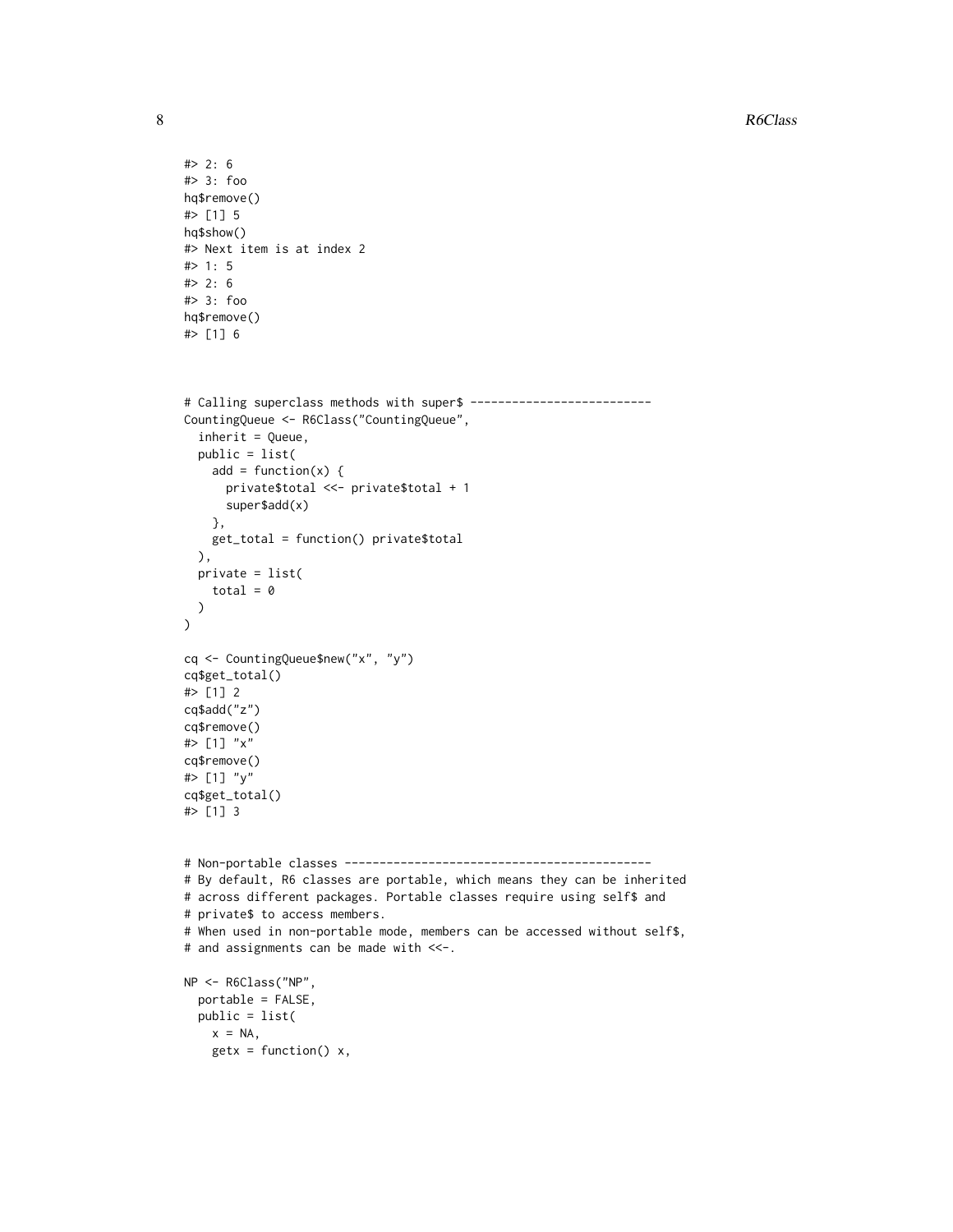```
setx = function(value) x \ll -value
 )
)
np <- NP$new()
np$setx(10)
np$getx()
#> [1] 10
# Setting new values ----------------------------------------------
# It is possible to add new members to the class after it has been created,
# by using the $set() method on the generator.
Simple <- R6Class("Simple",
  public = list(
   x = 1,
    getx = function() self$x
  )
\overline{)}Simple$set("public", "getx2", function() self$x*2)
# Use overwrite = TRUE to overwrite existing values
Simple$set("public", "x", 10, overwrite = TRUE)
s <- Simple$new()
s$x
s$getx2()
# Cloning objects -------------------------------------------------
a \leftarrow Queue$new(5, 6)
a$remove()
#> [1] 5
# Clone a. New object gets a's state.
b \leftarrow a$clone()
# Can add to each queue separately now.
a$add(10)
b$add(20)
a$remove()
#> [1] 6
a$remove()
#> [1] 10
b$remove()
#> [1] 6
b$remove()
#> [1] 20
```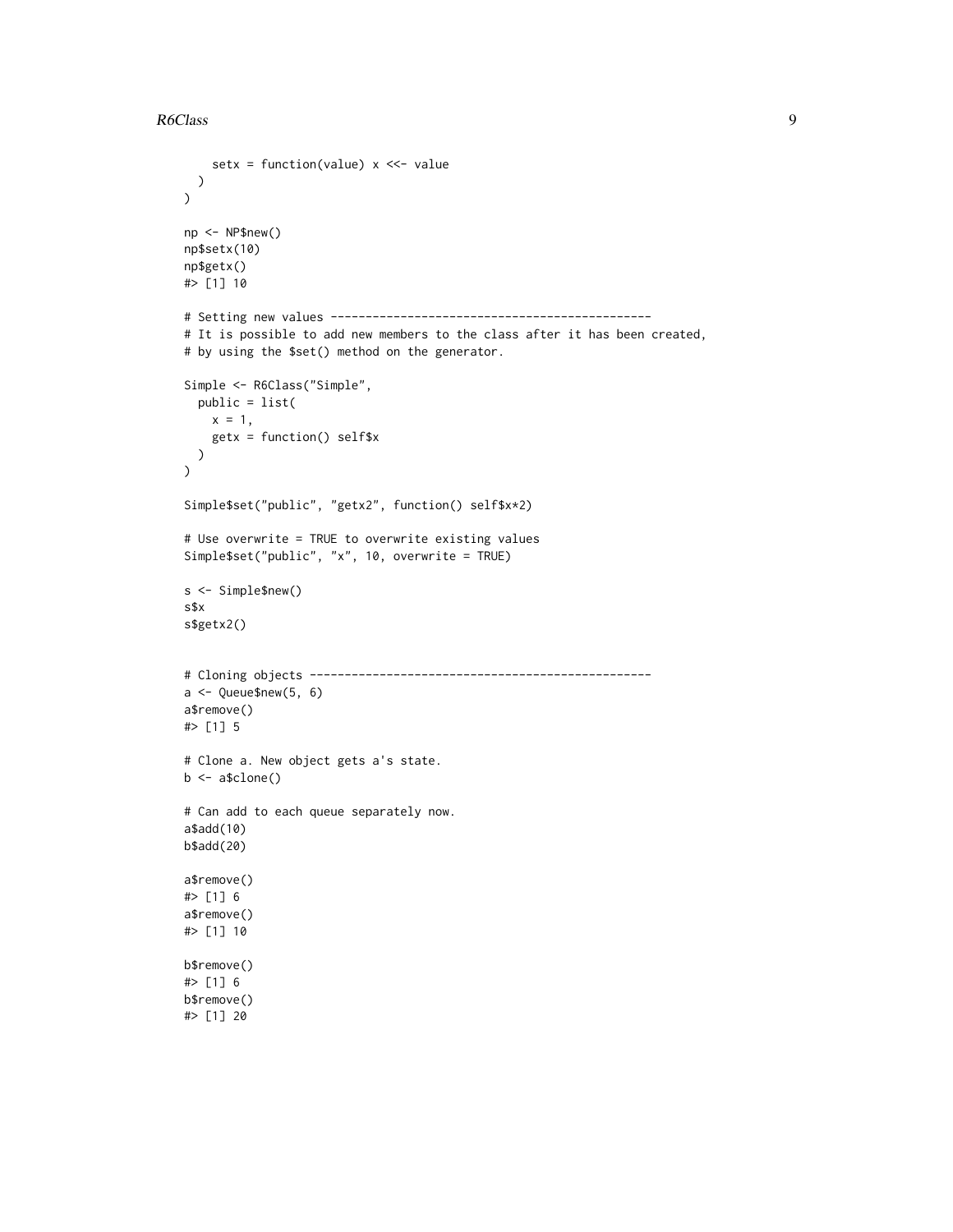```
# Deep clones -----------------------------------------------------
Simple <- R6Class("Simple",
public = list(
   x = NULL,initialize = function(val) self$x <- val
)
)
Cloner <- R6Class("Cloner",
  public = list(
    s = NULL,y = 1,
    initialize = function() self$s <- Simple$new(1)
  )
\mathcal{L}a <- Cloner$new()
b \leftarrow a$clone()
c \le - a$clone(deep = TRUE)
# Modify a
a$s$x <- 2
a$y <- 2
# b is a shallow clone. b$s is the same as a$s because they are R6 objects.
b$s$x
#> [1] 2
# But a$y and b$y are different, because y is just a value.
b$y
#> [1] 1
# c is a deep clone, so c$s is not the same as a$s.
c$s$x
#> [1] 1
c$y
#> [1] 1
# Deep clones with custom deep_clone method -----------------------
CustomCloner <- R6Class("CustomCloner",
  public = list(
    e = NULL,s1 = NULL,s2 = NULL,s3 = NULL,initialize = function() {
      self$e <- new.env(parent = emptyenv())
      self$e$x <- 1
      self$s1 <- Simple$new(1)
      self$s2 <- Simple$new(1)
      self$s3 <- Simple$new(1)
```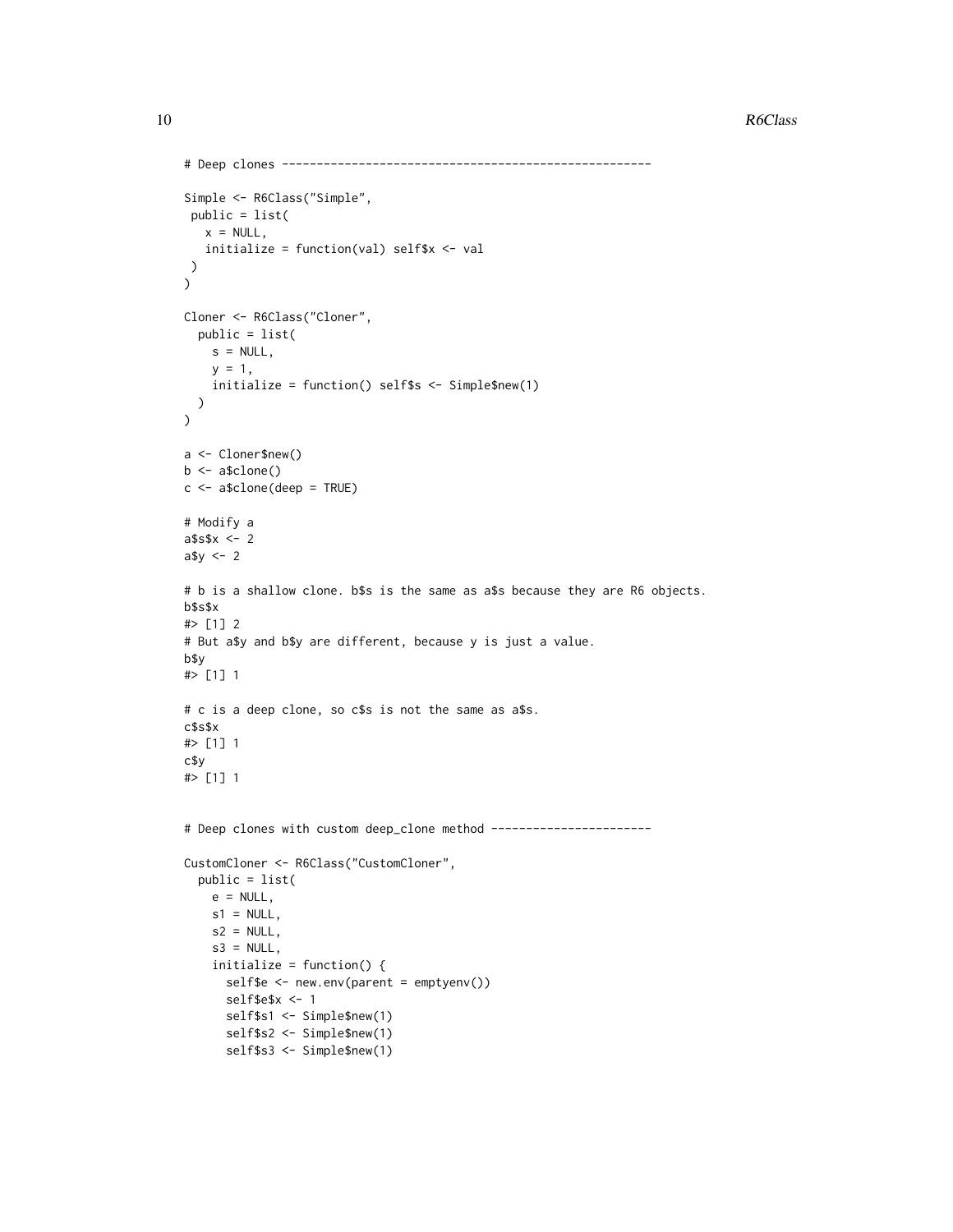```
}
 ),
  private = list(
   # When x$clone(deep=TRUE) is called, the deep_clone gets invoked once for
    # each field, with the name and value.
    deep_clone = function(name, value) {
      if (name == "e") {
        # e1 is an environment, so use this quick way of copying
        list2env(as.list.environment(value, all.names = TRUE),
                 parent = emptyenv())
      } else if (name %in% c("s1", "s2")) {
        # s1 and s2 are R6 objects which we can clone
        value$clone()
      } else {
        # For everything else, just return it. This results in a shallow
        # copy of s3.
        value
      }
   }
 )
\lambdaa <- CustomCloner$new()
b \leq -a$clone(deep = TRUE)
# Change some values in a's fields
a$e$x <- 2
a$s1$x < -3a$s2$x <- 4
a$s3$x <- 5
# b has copies of e, s1, and s2, but shares the same s3
b$e$x
#> [1] 1
b$s1$x
#> [1] 1
b$s2$x
#> [1] 1
b$s3$x
#> [1] 5
# Debugging -------------------------------------------------------
## Not run:
# This will enable debugging the getx() method for objects of the 'Simple'
# class that are instantiated in the future.
Simple$debug("getx")
s <- Simple$new()
s$getx()
# Disable debugging for future instances:
```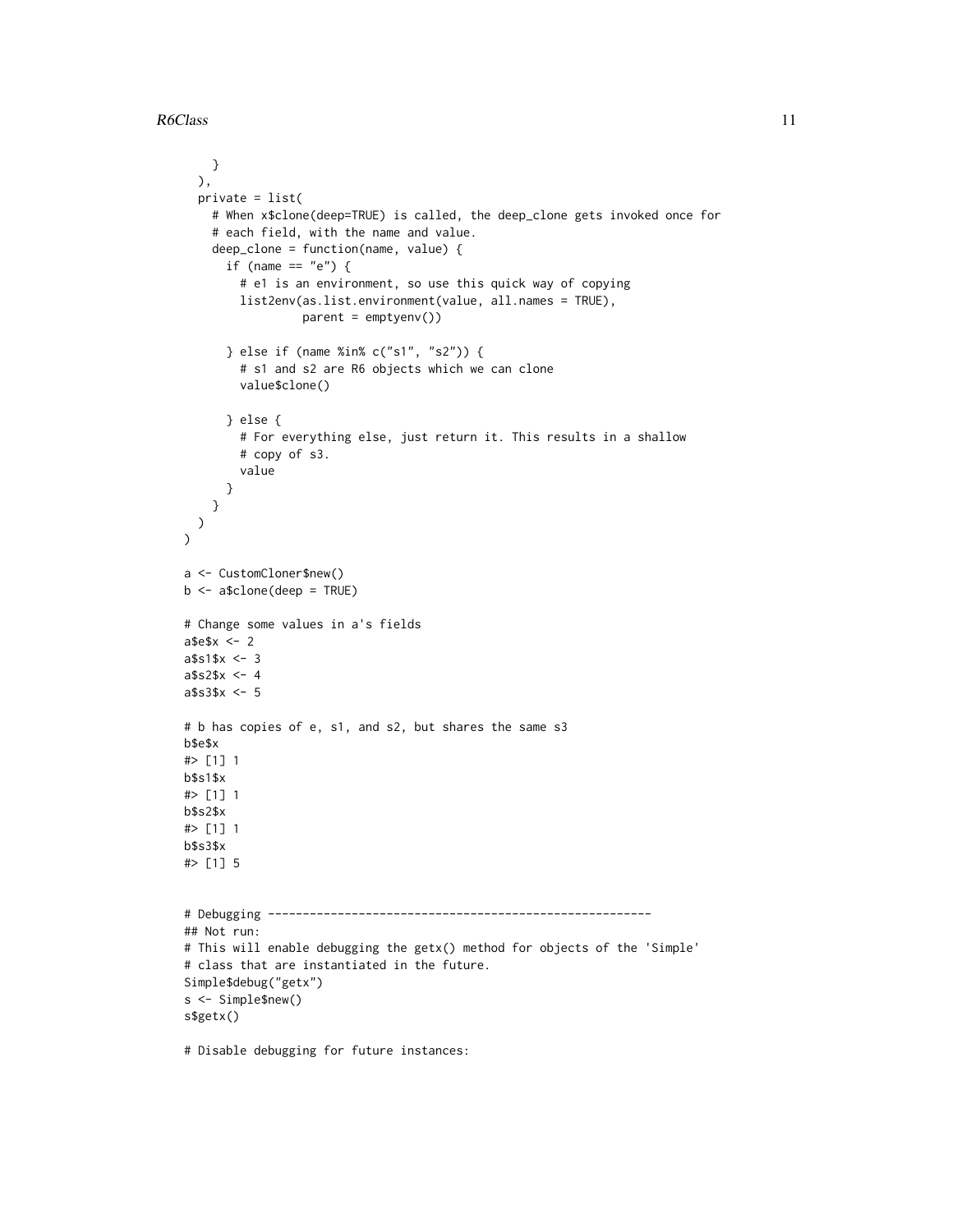```
Simple$undebug("getx")
s <- Simple$new()
s$getx()
# To enable and disable debugging for a method in a single instance of an
# R6 object (this will not affect other objects):
s <- Simple$new()
debug(s$getx)
s$getx()
undebug(s$getx)
## End(Not run)
```